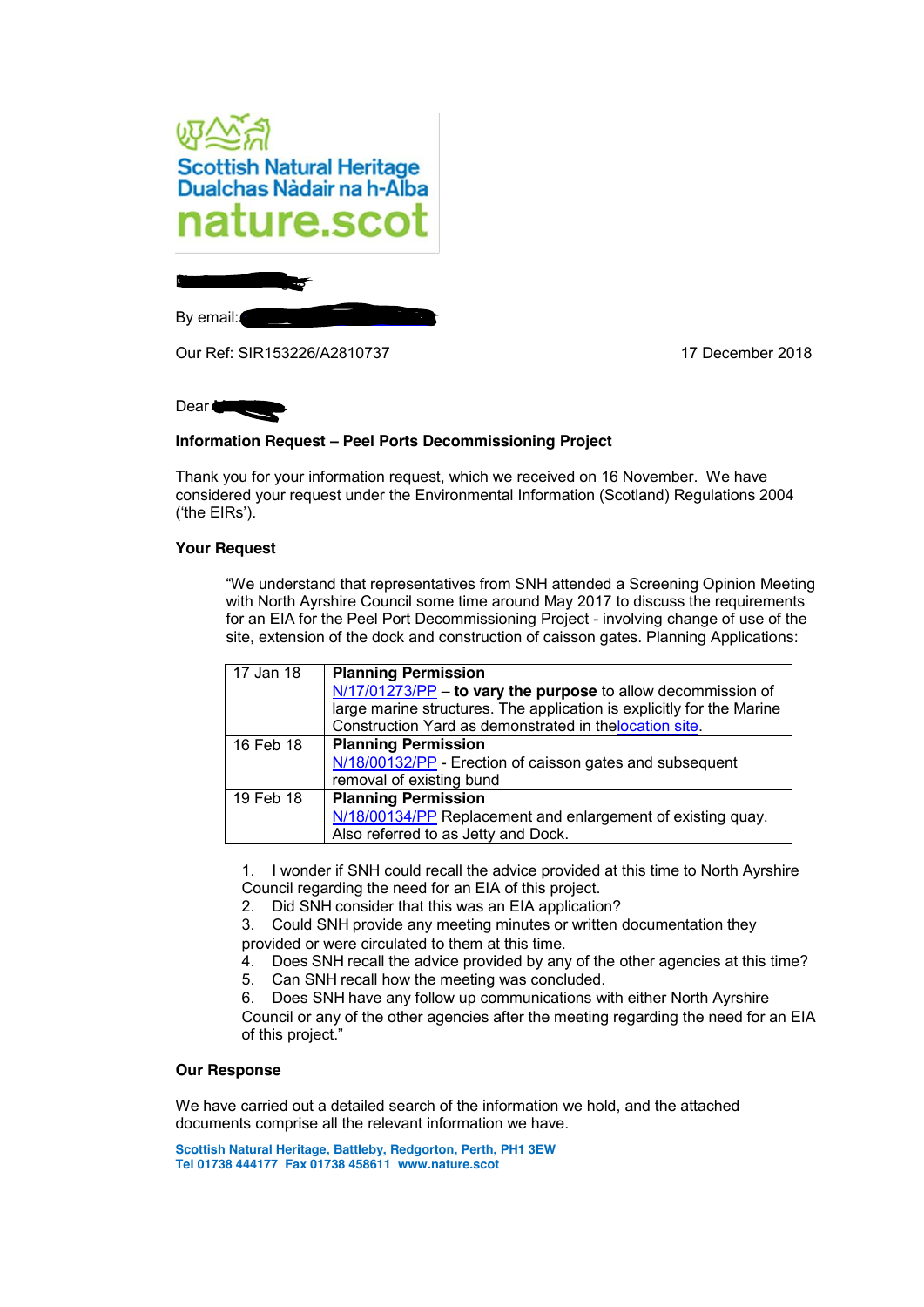We have marked out (redacted) some parts of the documents where they contain personal data. Releasing the personal data into the public domain in response to an access to information request would breach the Data Protection Act 2018. We are therefore withholding the information under EIRs Regulation 11(2) (Personal data).

We have also responded to each of your specific questions below.

1. I wonder if SNH could recall the advice provided at this time to North Ayrshire Council regarding the need for an EIA of this project.

North Ayrshire Council are the competent authority for deciding on the necessity of an EIA. In this case they called a screening meeting to discuss the project and its potential impacts in order to help them come to a decision.

2. Did SNH consider that this was an EIA application?

At the meeting we did express the opinion that due to the scale, the introduction of new processes and complex nature of the entire project, that it would be sensible to request the production of an EIA. The structure of any EIA could be scoped to narrow down the range of environmental factors and impacts being considered.

3. Could SNH provide any meeting minutes or written documentation they provided or were circulated to them at this time.

We hold some brief hand written notes, but there was no written up notes or formal minute of the meeting. A copy of the note is included in the information provided – please see the last page of the information provided.

4. Does SNH recall the advice provided by any of the other agencies at this time?

We do not hold any information on this. I therefore need to explain that this means that EIRs Regulation 10(4)(a) (Information not held) applies to this part of your request.

5. Can SNH recall how the meeting was concluded.

At the conclusion of the meeting the Council indicated that they would consider the change of use application for the rig yard without an EIA of the entire project.

6. Does SNH have any follow up communications with either North Ayrshire Council or any of the other agencies after the meeting regarding the need for an EIA of this project.

We have provided copies of all of the relevant material we hold on this case.

### **How We Handled Your Request**

We believe you have asked for environmental information as defined in the Environmental Information (Scotland) Regulations 2004 ('the EIRs'), so we are dealing with your request under those regulations. To be able to use the EIRs, we must apply an exemption under section 39(2) of the Freedom of Information (Scotland) Act 2002 ('FOISA'). The Scottish Information Commissioner's guidance recommends that public authorities apply this exemption to environmental information and handle requests under the EIRs. If you would like to find out more about the access to information legislation, there is a guidance booklet available on the Scottish Information Commissioner's website: